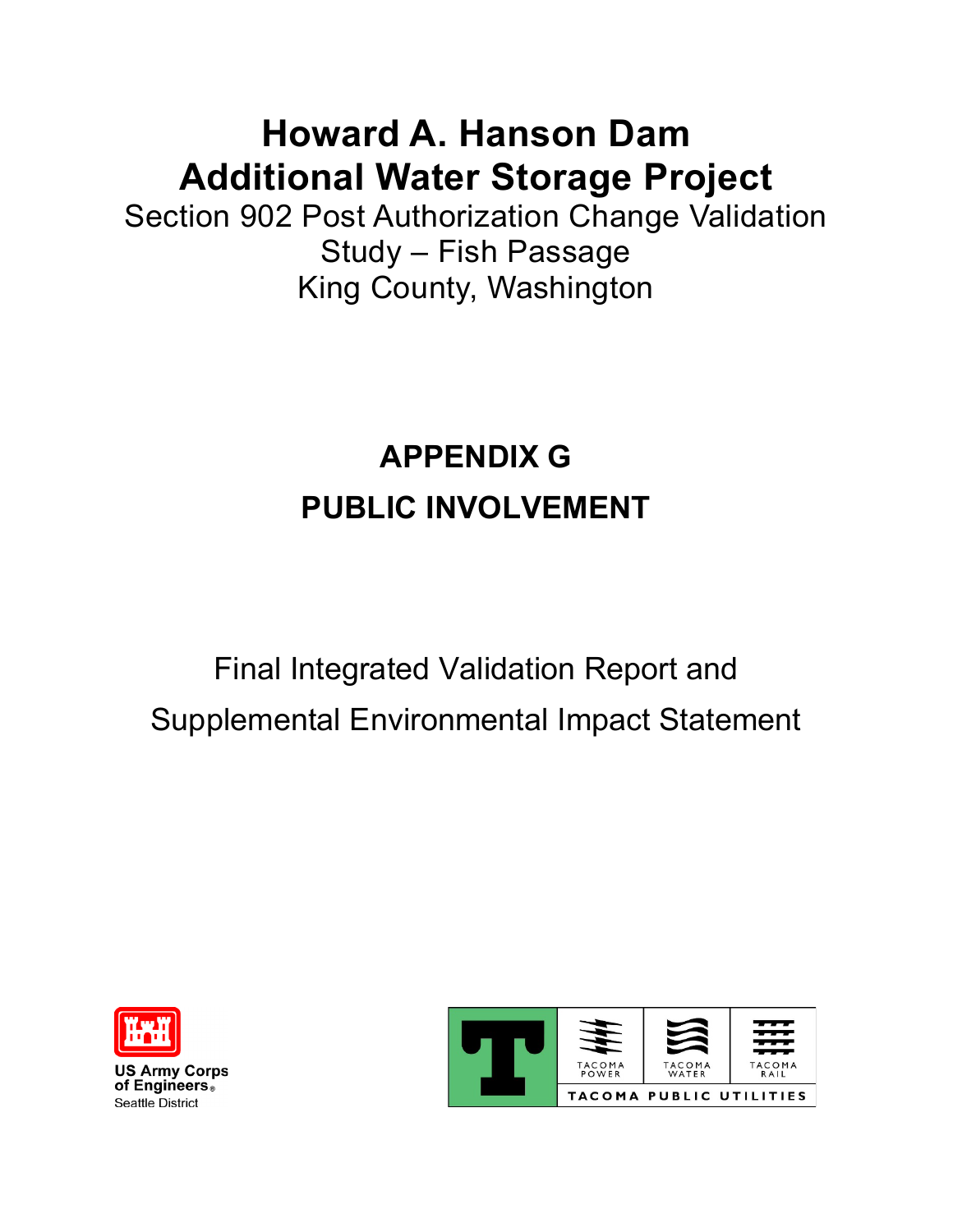### **1 Introduction**

This document responds to comments received on the Howard A. Hanson Dam (HAHD) Additional Water Storage Project (AWSP) Draft Validation Report/Supplemental Environmental Impact Statement (VR/SEIS) by the U.S. Army Corps of Engineers (Corps or USACE). As part of the public outreach efforts and for compliance with the National Environmental Policy Act, the Corps published a "Notice of Intent (NOI) to Prepare a Supplemental EIS" in the Federal Register on September 20, 2021. On November 19, 2021, the Corps released the Draft VR/SEIS for public review. Documents were made available for public review on the Corps' website: https://www.nws.usace.army.mil/Missions/Environmental/Environmental-Documents/.

The public comment period was open for 45 days from November 19, 2021 through January 4, 2022. The Corps received two comment submittals through electronic mail; these two comment letters came from the Washington Department of Fish and Wildlife (WDFW) and the Environmental Protection Agency (EPA). These two letters are provided in their entirety following the documentation of the Corps' responses to the public comments.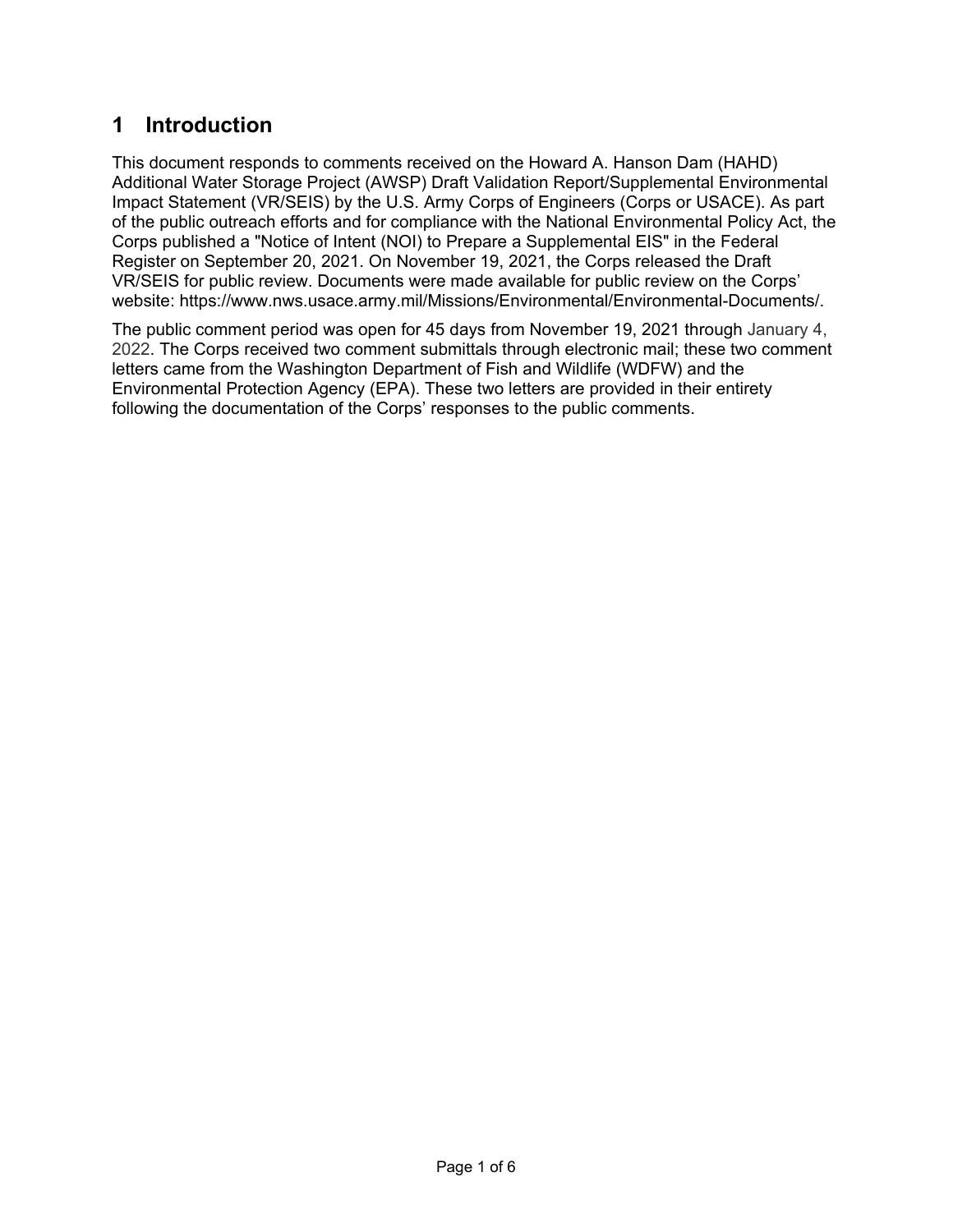#### **Re to Comment**

nning to conduct a Debris Study during the preand will continue coordinating with the natural to determine the appropriate level of debris

998 EIS as an initial framework for the updated The Corps has developed a comprehensive list of mented during the pre-construction, engineering, ts as well as a post-construction monitoring and outset of the pre-construction, engineering, and monitoring plans will be developed. The Final d Adaptive Management Plan Framework, for

Is to use Appendix F of the 1998 EIS as an initial aptive Management Plan. Please see Appendix E, ramework, in the Final VR/SEIS for updates.

e steep slope pipe will include a horizontal pipe It velocities are decelerated to acceptable limits for fish survival before discharging into the Green Peter steep bypass  $\alpha$  the horizontal pipe to 8-10 ft/s before discharging sons learned from the studies at Green Peter to

998 EIS as an initial framework for the updated Please see Appendix E, Monitoring and Adaptive R/SEIS for updates.

Thation for a recovery pond. The Corps is fish passage and survival monitoring, including juvenile fish. Installation of a recovery pond nsideration to facilitate post-passage monitoring.

al importance of restoring ESA-listed salmonids gencies and experts to maximize the likelihood of was initiated in late 2020 will continue throughout phase as well as during post-construction

### **2 Public Comments and Responses**

|                  | <b>General</b>                      |                                                                                                                                                                                                                                                                                                                                                                                                                                                                                                                                                                                                                                                                                                                                                                                                                  | <b>Respons</b>                                                                                                                                                                                                                                                                                                                                            |
|------------------|-------------------------------------|------------------------------------------------------------------------------------------------------------------------------------------------------------------------------------------------------------------------------------------------------------------------------------------------------------------------------------------------------------------------------------------------------------------------------------------------------------------------------------------------------------------------------------------------------------------------------------------------------------------------------------------------------------------------------------------------------------------------------------------------------------------------------------------------------------------|-----------------------------------------------------------------------------------------------------------------------------------------------------------------------------------------------------------------------------------------------------------------------------------------------------------------------------------------------------------|
| <b>Commenter</b> | <b>Theme</b>                        | <b>Comment</b>                                                                                                                                                                                                                                                                                                                                                                                                                                                                                                                                                                                                                                                                                                                                                                                                   |                                                                                                                                                                                                                                                                                                                                                           |
| <b>WDFW</b>      | <b>Debris</b><br>Management         | WDFW has concerns about the ability of the fixed multiport collection structure design to<br>adequately handle debris. To remedy this, the USACE has proposed a tiered approach to<br>achieve the following objectives: 1) reduce the debris load arriving at the MIS, 2) reduce<br>the chance of clogged screens using additional debris handling features, 3) provide<br>access to each horn for manual screen cleaning if needed, and 4) provide a robust<br>alternative full flow bypass system for maintaining fish passage during unforeseen or<br>infrequent circumstances. WDFW supports these objectives, and we agree with the<br>USACE that the exact configuration of this tiered system will need to be analyzed further<br>during pre-construction, engineering, and design phases of the project. | Thank you for the comment. The Corps is plar<br>construction, engineering, and design phase a<br>resources agencies on design configurations t<br>management.                                                                                                                                                                                             |
| <b>WDFW</b>      | Fish<br>Collection<br>Efficiency    | To gather the necessary feedback for adjusting project operations, the Monitoring and<br>Evaluation Plan in the 1998 Report (Section 2.6.1) strongly recommends specific<br>measures for monitoring juvenile fish rearing and migration through the constructed<br>project and lower river for up to five years and that up to 13 years could be justified.                                                                                                                                                                                                                                                                                                                                                                                                                                                      | The Corps intends to use Appendix F of the 19<br>Monitoring and Adaptive Management Plan. T<br>monitoring and evaluation studies to be impler<br>and design phase to inform design refinement<br>adaptive management plan framework. At the<br>design phase, both pre- and post-construction<br>VR/SEIS includes Appendix E, Monitoring and<br>reference. |
| <b>WDFW</b>      | Fish<br>Collection<br>Efficiency    | WDFW strongly supports the recommended Monitoring and Evaluation Plan and believes<br>implementation of this Plan is necessary for addressing fish collection efficiency and<br>survival criteria described in the [biological opinion] BiOp.                                                                                                                                                                                                                                                                                                                                                                                                                                                                                                                                                                    | Thank you for the comment. The Corps intend<br>framework for the updated Monitoring and Ada<br>Monitoring and Adaptive Management Plan Fr                                                                                                                                                                                                                 |
| <b>WDFW</b>      | <b>Steep Slope</b><br>Survivability | The USACE recognizes that the water velocities in the proposed steep slope pipe system<br>exceed the National Marine Fisheries Service (NMFS) fish passage criteria. Given this<br>velocity exceedance, it will be important that the bypass is designed so the velocities are<br>decelerated gradually before discharging to the tailrace, so exposure of fish to shear will<br>be minimized.                                                                                                                                                                                                                                                                                                                                                                                                                   | Thank you for the comment. The design of the<br>long enough in distance before the exit so that<br>fish survival before discharging into the tailrac<br>exceeded 50 ft/s and decelerated gradually in<br>into the river. The Corps is using data and less<br>inform the HAHD steep slope bypass design.                                                   |
| <b>WDFW</b>      | Fish<br>Predation                   | the Monitoring and Evaluation Plan in the 1998 Report (Section 2.6.1) strongly<br>recommends specific measures for monitoring of juvenile fish rearing and migration<br>through the constructed project. The monitoring data will be important for effectively<br>evaluating fish survivability through the project, including predation that can occur for a<br>distance downstream of the fish bypass exit.                                                                                                                                                                                                                                                                                                                                                                                                    | The Corps intends to use Appendix F of the 19<br>Monitoring and Adaptive Management Plan. P<br>Management Plan Framework, in the Final VF                                                                                                                                                                                                                 |
| <b>WDFW</b>      | <b>Fish</b><br>Predation            | WDFW recommends considering alternative methods for downstream collection<br>monitoring. The river velocities in the tailrace and below should be considered to avoid or<br>minimize harm to migrating fry and parr. One option to consider is a pond at the<br>downstream end to allow juveniles to acclimate before entering the river and to provide an<br>opportunity for accurate juvenile passage data to be collected.                                                                                                                                                                                                                                                                                                                                                                                    | Thank you for your comment and recommend<br>considering alternatives for post construction f<br>monitoring all sizes of downstream migrating j<br>downstream of HAHD is one option under con                                                                                                                                                              |
| <b>WDFW</b>      | Coordination                        | The USACE has conducted workshops and technical meetings with WDFW, tribes, and<br>stakeholders to gather input on issues raised [in this comment letter]. As the USACE<br>continues with the pre-construction, engineering, and design phases of the project,<br>WDFW requests the continuation of these meetings to foster an inclusive process in the<br>review and development of critical design features.                                                                                                                                                                                                                                                                                                                                                                                                  | The Corps recognizes the regional and nation<br>and fully intends to coordinate with regional ag<br>success of the project. The coordination that v<br>the pre-construction, engineering, and design<br>monitoring and evaluation of success.                                                                                                             |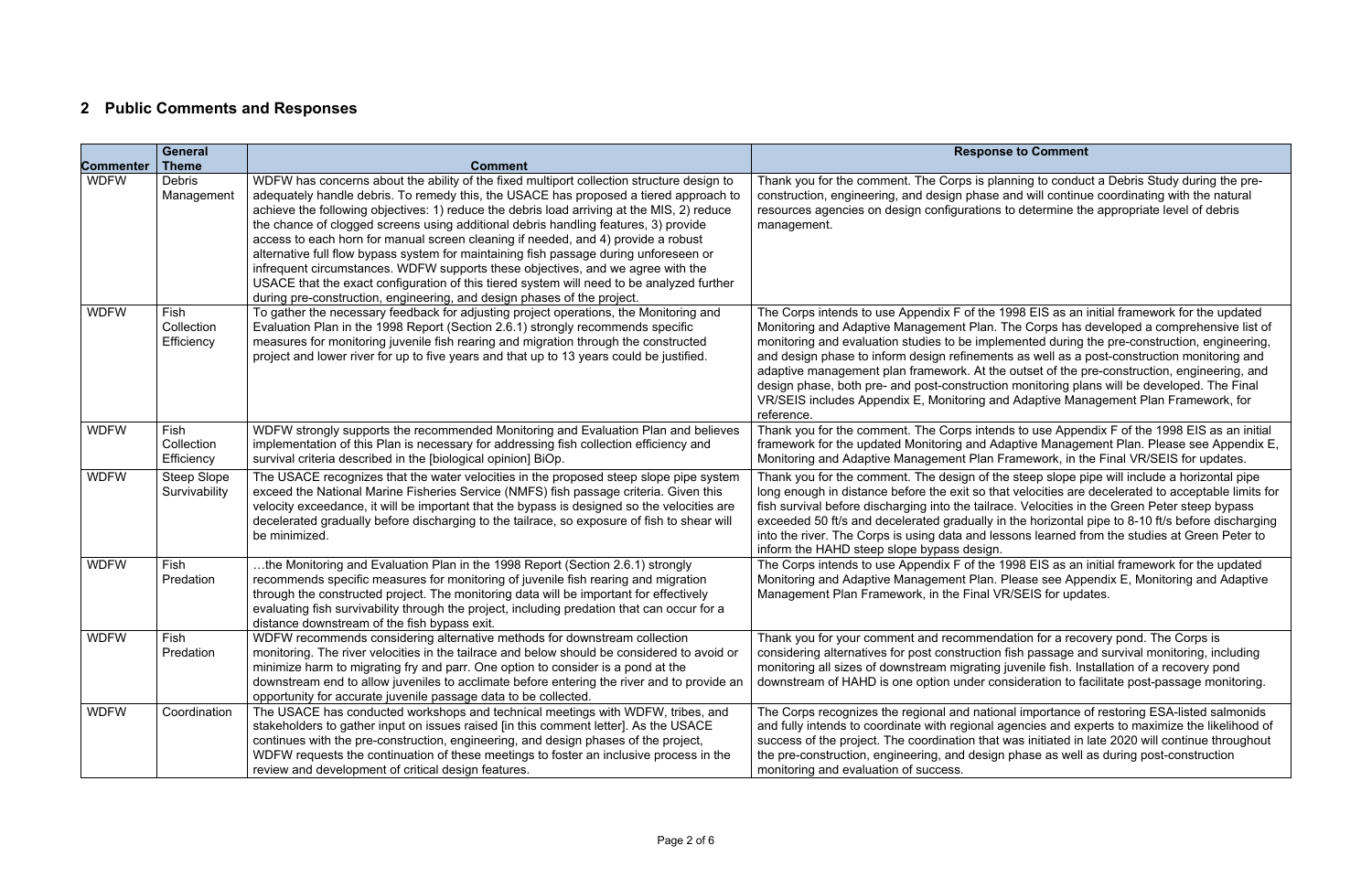### **Responsi** to Comment

complete the agency's required process of vith the first goal of completing the Validation rving a signed Director's Report in time to include ent Act (WRDA) of 2022. Pending authorization would schedule the project's pre-construction, meet the Project Development Milestones laid out

al importance of restoring ESA-listed salmonids gencies and experts to maximize the likelihood of was initiated in late 2020 will continue throughout ase as well as during post-construction monitoring

itoring and Adaptive Management Plan  $R$ ix F of the 1998 EIS as an initial framework for the nt Plan and has developed a comprehensive list of mented during the design phase to inform design as a post-construction monitoring and adaptive the pre-construction, engineering, and design ring plans will be fully developed in detail with ted Tribes, and the non-federal sponsor.

daptive Management Plan Framework included in both an RPA and RPM promulgated through the creased pool elevation of the AWSP and the ensatory mitigation for the project has been ural resources agencies during the design phase res in the plans and specification for construction nmental protection.

daptive Management Plan Framework, included in

igns, and results from studies conducted by other monitoring and studies for HAHD. The Corps' passage and survival studies, including studies to ch will inform monitoring at HAHD. The Corps es to evaluate a steep bypass at Cougar Dam under consideration.

ribe how the Corps is addressing temporal impacts:  $\dot{\theta}$  the fish passage facility, the Corps has initiated  $B$ iOp, which is a change to operations between uce outflow rates at the dam to a maximum of events. The Corps is proposing to continue this. ed period until the fish passage facility is nge would have measurable increases in salmon reaches below the dam. Increasing survival erall population numbers as well as providing on juvenile salmon at each lifestage.

| <b>Commenter</b> | <b>General</b><br><b>Theme</b>                        | <b>Comment</b>                                                                                                                                                                                                                                                                                                                                                                                                                                                     | <b>Response to</b>                                                                                                                                                                                                                                                                                                                                                                                                                                                                                                                            |
|------------------|-------------------------------------------------------|--------------------------------------------------------------------------------------------------------------------------------------------------------------------------------------------------------------------------------------------------------------------------------------------------------------------------------------------------------------------------------------------------------------------------------------------------------------------|-----------------------------------------------------------------------------------------------------------------------------------------------------------------------------------------------------------------------------------------------------------------------------------------------------------------------------------------------------------------------------------------------------------------------------------------------------------------------------------------------------------------------------------------------|
| <b>EPA</b>       | Schedule                                              | EPA encourages the Corps, in all processes and functions, including associated NEPA<br>documents, to prioritize meeting the Project Development Milestones laid out in Appendix<br>A of National Marine Fisheries Services' (NMFS) 2019 [BiOp] for [HAHD].                                                                                                                                                                                                         | The Corps has set an aggressive schedule to con<br>conducting a "Section 902 Validation Study" with<br>Report and Supplemental EIS, followed by having<br>the project in the Water Resources Development<br>and funding subsequent to WRDA, the Corps wor<br>engineering, and design phase milestones to mee<br>in Appendix A of the NMFS 2019 BiOp for HAHD.                                                                                                                                                                                 |
| EPA              | Coordination                                          | EPA encourages the Corps to continue working with stakeholders and incorporating<br>feedback when making ongoing and future decisions on design, modeling, performance<br>standards, monitoring, and adaptive management to optimize success for downstream<br>fish passage.                                                                                                                                                                                       | The Corps recognizes the regional and national ir<br>and fully intends to coordinate with regional agene<br>success of the project. The coordination that was<br>pre-construction, engineering, and design phase a<br>and evaluation of success.                                                                                                                                                                                                                                                                                              |
| <b>EPA</b>       | Monitoring<br>and Adaptive<br>Management              | EPA recommends the FSEIS include a robust monitoring and adaptive management<br>strategy for the downstream fish passage facility, given the limited examples of similar<br>steep slope systems and studies in the Northwest.                                                                                                                                                                                                                                      | The Final VR/SEIS includes Appendix E, Monitori<br>Framework. The Corps intends to use Appendix F<br>updated Monitoring and Adaptive Management PI<br>monitoring and evaluation studies to be implemer<br>refinements of the fish passage facility as well as<br>management plan framework. At the outset of the<br>phase, both pre- and post-construction monitoring<br>input from natural resources agencies, interested                                                                                                                    |
| <b>EPA</b>       | Monitoring<br>and Adaptive<br>Management              | Include an environmental inspection and mitigation-monitoring program to ensure<br>compliance with all mitigation measures and assess their effectiveness.                                                                                                                                                                                                                                                                                                         | Please refer to Appendix E, Monitoring and Adapt<br>the Final VR/SEIS. The fish passage facility is bot<br>NMFS 2019 BiOp which evaluated both the increa<br>continued operation of HAHD. All other compensa<br>completed. The Corps will coordinate with natural<br>to include avoidance and minimization measures<br>of the fish passage facility to maximize environme                                                                                                                                                                     |
| <b>EPA</b>       | Monitoring<br>and Adaptive<br>Management              | Describe the monitoring program and how it will be used to ensure program adjustments<br>are made to meet environmental objectives throughout the life of the project.                                                                                                                                                                                                                                                                                             | Please refer to Appendix E, Monitoring and Adapt<br>the Final VR/SEIS.                                                                                                                                                                                                                                                                                                                                                                                                                                                                        |
| <b>EPA</b>       | Monitoring<br>and Adaptive<br>Management              | Consider how ongoing environmental monitoring results from other comparable<br>downstream fish passage facilities may apply to this project and discuss implications for<br>Howard A. Hanson Dam. Section 2.6.2 of the DSEIS identifies the Corps Portland District<br>has one project, the Green Peter Dam, where a steep pipe bypass has been constructed<br>and another, Cougar Dam, where a steep pipe bypass has been considered in an<br>alternatives study. | The Corps will use lessons learned, study designs<br>Corps Districts to inform the post-construction mo<br>Portland District has conducted numerous fish pa<br>evaluate the bypass at Green Peter dam, which w<br>Portland District did not develop specific studies to<br>because alternatives for fish passage are still und                                                                                                                                                                                                                |
| <b>EPA</b>       | Delayed<br>Downstream<br>Fish Passage<br>Construction | the DSEIS does not account for the extended delay in construction of the fish passage<br>facility and the temporal impacts to aquatic organisms and habitat that would have<br>benefited from the completed project. EPA recommends the FSEIS address the long-term<br>temporal impacts to aquatic organisms and habitat and consider measures that could<br>mitigate the temporal effects.                                                                        | Text was added to the Final VR/SEIS to describe<br>As an interim measure prior to construction of the<br>implementation of RPA 2 in the NMFS 2019 BiOp<br>October 15 and February 28 each year to reduce<br>5,000 cfs during most moderately high inflow ever<br>water management regime through the required p<br>operational. The effect of the operational change<br>egg survival to the migrant fry lifestage in river rea<br>through the fry lifestage has benefits to the overal<br>benefits to other aquatic organisms that feed on ju |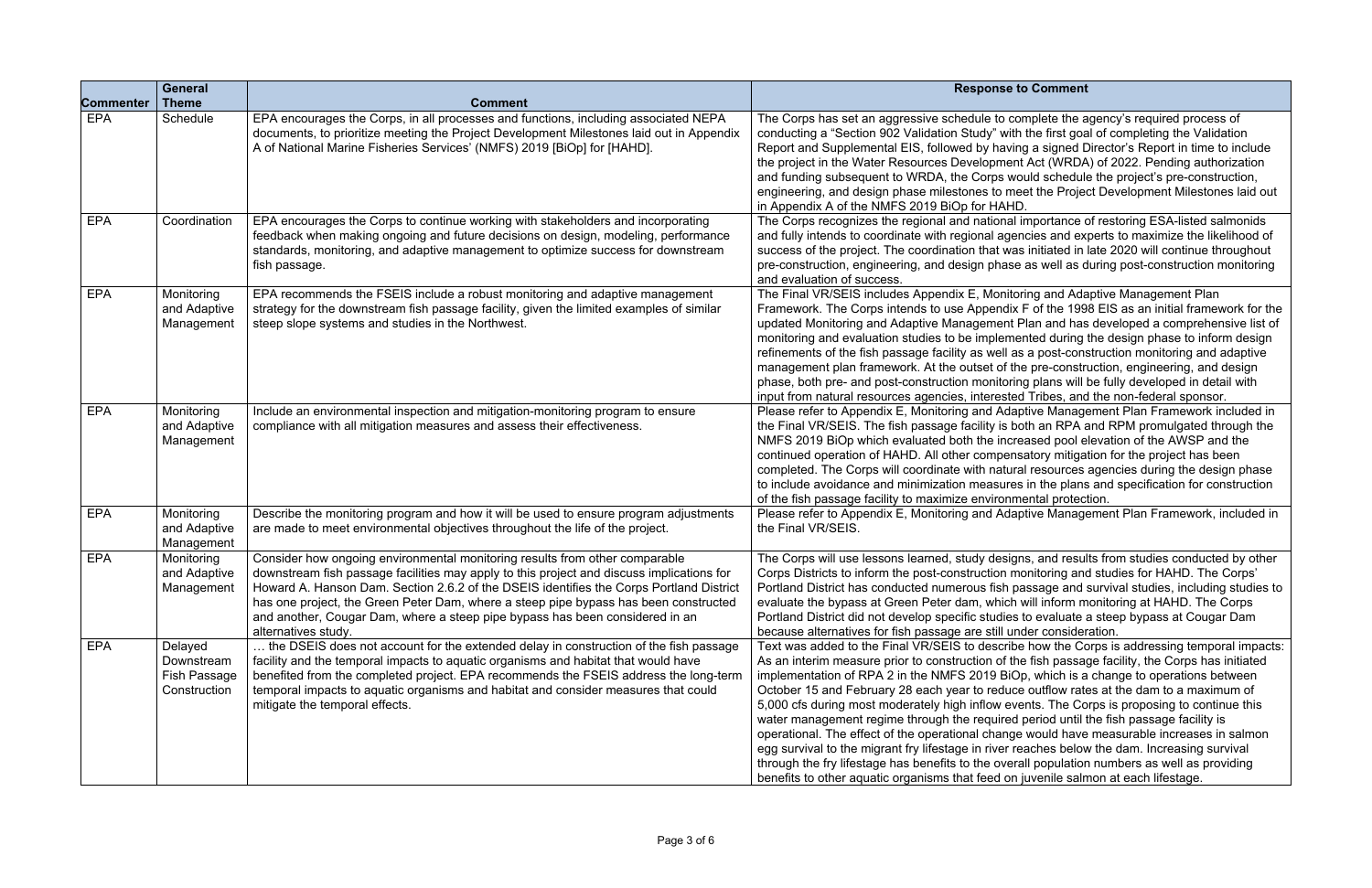#### **Responsi**ce to Comment

on 3.9.1, Affected Environment, in the Fish section is alteration to be a minor effect to the overall considered as important habitat for fish prior to its isturbance since its installation. Based on the scale ered shoreline of the cofferdam can be considered

he Final VR/SEIS to discuss activities in the years d new target completion date.

 $\overline{\text{a}}$  water is approximately 46,000 square feet (1 area includes the outfall stilling basin, scour pool, ss along the left bank to the plunge pool. Text was describe the impact and post-construction

nel is already an armored riprap slope for the e regraded in the area of the proposed outlet ion. No additional stabilization is expected on the

there is an estimated 110,000 square feet  $(2.5$ oad improvements, drainage improvements, and in this area has significant drainage issues that se issues require stabilization (grading and  $\alpha$  the proposed facility. This area is largely a steep m construction and operations. The Corps will nd the area that must be stabilized for erosion .3 of the Final VR/SEIS for updated information on emoval.

for additional information on short-term effects to changes.

et loss to areas of vegetated riparian zones. A Final VR/SEIS to commit to replacing trees and poral loss of mature vegetation. Sites for planting

|                  | <b>General</b>                                               |                                                                                                                                                                                                                                                                                                                                                                                                                                                                                | <b>Respons</b>                                                                                                                                                                                                                                                                                                                                                                                                                                                          |
|------------------|--------------------------------------------------------------|--------------------------------------------------------------------------------------------------------------------------------------------------------------------------------------------------------------------------------------------------------------------------------------------------------------------------------------------------------------------------------------------------------------------------------------------------------------------------------|-------------------------------------------------------------------------------------------------------------------------------------------------------------------------------------------------------------------------------------------------------------------------------------------------------------------------------------------------------------------------------------------------------------------------------------------------------------------------|
| <b>Commenter</b> | <b>Theme</b>                                                 | <b>Comment</b>                                                                                                                                                                                                                                                                                                                                                                                                                                                                 |                                                                                                                                                                                                                                                                                                                                                                                                                                                                         |
| <b>EPA</b>       | Delayed<br>Downstream<br>Fish Passage<br>Construction        | The project site includes a temporary cofferdam on the left bank of the river just upstream<br>of, and connected to, the dam. The temporary cofferdam has been in place since at least<br>2011 when the project was placed on hold. Given the length of time this temporary<br>structure has been in place, EPA recommends the FSEIS assess impacts to aquatic<br>habitat resulting from the long-term duration of having this in place and quantify those<br>ongoing effects. | Please see the new paragraph added to section<br>of the Final VR/SEIS. The Corps considers thi<br>lengthy shoreline of the reservoir. It was not co<br>construction and has not undergone further dis<br>of the reservoir, any ongoing effects of the alte<br>negligible.                                                                                                                                                                                               |
| <b>EPA</b>       | Delayed<br>Downstream<br>Fish Passage<br>Construction        | EPA recommends the FSEIS address how the extended construction delay impacts the<br>project's expected public benefits in having permanent downstream fish passage in place<br>around 2008/2009 as originally planned in the 1998 Additional Water Storage Project EIS.<br>EPA recommends the updates to expected public benefits include consideration of the<br>affected and interested Tribes and communities with Environmental Justice concerns.                          | A new paragraph appears in section 5.13 of th<br>between initially projected completion date and                                                                                                                                                                                                                                                                                                                                                                        |
| <b>EPA</b>       | Aquatic<br>Resources:<br>Impacts to<br>Waters of the<br>U.S. | Include an estimated footprint of the proposed excavation and installation in the left bank<br>below the ordinary high water mark for the purpose of installing the open box-like structure<br>at the proposed outlet in the river for the fish release transport pipe exit. Quantify an<br>estimated size of impact versus only stating "The outlet will be a large pipe with a<br>supporting crib wall, which will be a small footprint on the left bank."                   | The construction footprint below ordinary high<br>acre) and roughly 500 feet of riverbank. This a<br>outfall pipe for the fish, plunge pool, and acces<br>added to section 3.6.3 of the Final VR/SEIS to<br>condition.                                                                                                                                                                                                                                                  |
| <b>EPA</b>       | Aquatic<br>Resources:<br>Impacts to<br>Waters of the<br>U.S. | Disclose if stabilization of the stream bank opposite the tunnel outlet is proposed and<br>could impact riparian areas and/or waters below the ordinary high water mark. Estimate<br>the area of impact and potential effects from vegetation removal (in addition to solely<br>addressing aesthetics).                                                                                                                                                                        | The bank opposite of the proposed outlet tunn<br>HAHD's outlet works. The slope will need to be<br>works to blend in with the proposed construction<br>right bank of the river.                                                                                                                                                                                                                                                                                         |
| <b>EPA</b>       | Aquatic<br>Resources:<br>Impacts to<br>Waters of the<br>U.S. | Provide additional information on potential impacts associated with the vegetation removal<br>associated with the temporary access road (e.g., size, impacts to waters or riparian area).                                                                                                                                                                                                                                                                                      | In addition to work below ordinary highwater, t<br>acres) of impacts on the left bank for access re<br>hillside stabilization. The left bank of the river i<br>continue to cause erosion of the hillside. Thes<br>drainage improvements) to prevent damage to<br>hillside that was cleared and stabilized for dan<br>replant as much of the area as possible aroun<br>protection. Please see sections 3.6.3 and 3.9.<br>potential impacts associated with vegetation re |
| <b>EPA</b>       | Aquatic<br>Resources:<br>Impacts to<br>Waters of the<br>U.S. | Include additional information to more accurately characterize "short term" as it relates to<br>potential impacts on fish, crustaceans, mollusks, and other aquatic organisms in the food<br>web, to allow for an accurate evaluation of the impacts anticipated on these organisms<br>from construction.                                                                                                                                                                      | Please see section 3.6.3 of the Final VR/SEIS<br>aquatic organisms from potential water quality                                                                                                                                                                                                                                                                                                                                                                         |
| <b>EPA</b>       | Aquatic<br>Resources:<br>Impacts to<br>Waters of the<br>U.S. | Given the proposal to remove mature trees and shrubs at the tunnel outlet site, identify<br>opportunities to plant additional appropriate native vegetation nearby to improve riparian<br>function that will be impacted from these actions (e.g., shading, erosion). Limiting<br>revegetation to the non-hardened area at the site of impact will result in an overall net<br>loss. Commit to these mitigation measures.                                                      | The Corps agrees it is important to have no ne<br>paragraph was added to section 3.6.3 of the F<br>shrubs at a 5-to-1 ratio to mitigate for the temp<br>will be identified during design phase.                                                                                                                                                                                                                                                                         |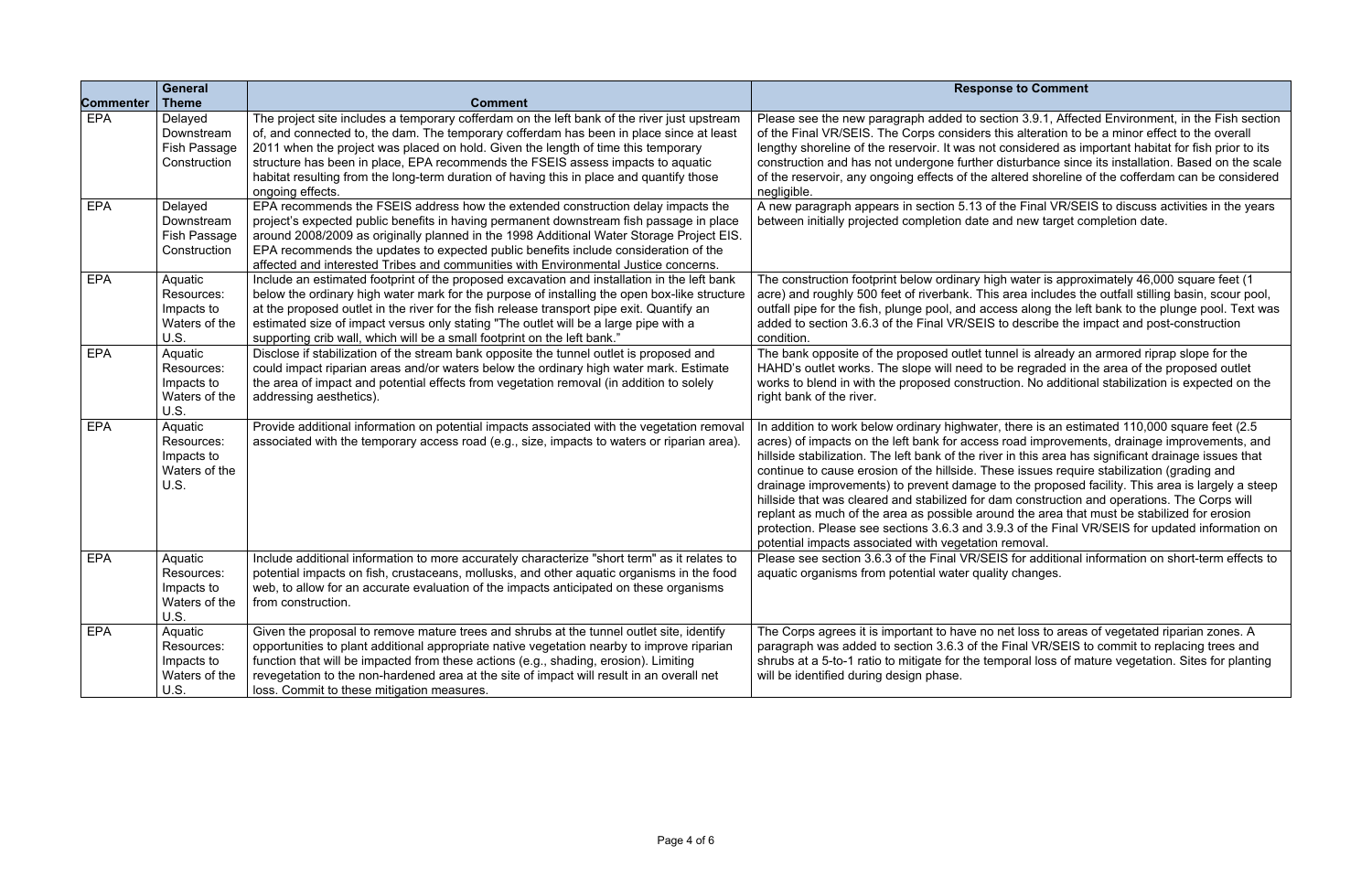### **Re to Comment**

vould be cleaned up and restored immediately after ing to the Care and Diversion of Water Plan to be struction is complete, final site clean up and eas disturbed by construction have been returned estoration will include decommissioning and getation of the hill where they lie. The Corps has and will continue to do so. Trees and grasses s will ensure all new plantings will consist of native section 3.6.3 of the Final VR/SEIS.

expanded to provide information about avoiding A comprehensive Care and Diversion of Water Plan will be required documents under the staff will have responsibility for ensuring the

revised to be clearer about what is meant by short-

revised to be clearer about what is meant by

as not included an evaluation of the multiport anagement benefits. Although temperature he 2019 BiOp, the Corps can investigate potential temperatures. The Corps recognizes the potential fream water quality while still optimizing safe operation will be studied in pre-construction owest port is within the elevation of the turbidity evation and would be open at the same time. F has only minimal risk of adding turbidity to water .3 to clarify the potential for water temperature

and shortly after flood events, sediment clearing arring circa 2006. Reservoir drawdown operations ugmentation demands in July-October and to 1,075 feet. The drawdown to the flood control pool lity pool" elevation can vary slightly from year to occurs as the reservoir approaches empty."

| <b>Commenter</b> | <b>General</b><br><b>Theme</b>                                            | <b>Comment</b>                                                                                                                                                                                                                                                                                                                                                                                                                                                                                                                                                                                          | <b>Response to C</b>                                                                                                                                                                                                                                                                                                                                                                                                                                                                                                                                                                  |
|------------------|---------------------------------------------------------------------------|---------------------------------------------------------------------------------------------------------------------------------------------------------------------------------------------------------------------------------------------------------------------------------------------------------------------------------------------------------------------------------------------------------------------------------------------------------------------------------------------------------------------------------------------------------------------------------------------------------|---------------------------------------------------------------------------------------------------------------------------------------------------------------------------------------------------------------------------------------------------------------------------------------------------------------------------------------------------------------------------------------------------------------------------------------------------------------------------------------------------------------------------------------------------------------------------------------|
| <b>EPA</b>       | Aquatic<br>Resources:<br>Impacts to<br>Waters of the<br><b>U.S.</b>       | Clarify if site clean-up and restoration will specifically apply to any waters. For example,<br>where waters are impacted during the original construction of the sedimentation ponds,<br>clarify if restoration is proposed to return them to pre-construction conditions.                                                                                                                                                                                                                                                                                                                             | Any aquatic areas disturbed by construction would<br>that phase of construction is complete according to<br>developed during design phase. After all construction<br>restoration will include ensuring all aquatic areas dis<br>to pre-construction conditions. This final site restora<br>removal of the sedimentation ponds with revegetation<br>been continually cleaning the hill of invasives and w<br>continue to take over in their place. The Corps will a<br>species. A new paragraph has been added to section                                                              |
| <b>EPA</b>       | Aquatic<br>Resources:<br>Impacts to<br>Waters of the<br>U.S.              | Identify mitigation measures, including any compensatory mitigation required under the<br>Clean Water Act, to avoid, reduce, and mitigate impacts to Waters of the U.S.                                                                                                                                                                                                                                                                                                                                                                                                                                 | Section 3.6.3 of the Final VR/SEIS has been expan<br>and minimizing impacts to waters of the U.S. A com<br>Plan as well as an Environmental Protection Plan w<br>construction contract. Construction oversight staff w<br>contractor adheres to the plans.                                                                                                                                                                                                                                                                                                                            |
| <b>EPA</b>       | <b>Water Quality:</b><br>Short-term<br>and<br>Temporary<br><b>Effects</b> | The DSEIS states that "Construction of the [fish passage facility] would have short-term<br>and minor effects to water quality in the short section of river below [Howard A. Hanson<br>Dam] downstream for up to approximately 1 mile" EPA recommends the FSEIS clarify<br>and expand on the assessment of "short-term," as construction is proposed for three to<br>four years and will occur in certain areas throughout most of the year. The statement is<br>vague and does not allow for an accurate assessment of potential impacts.                                                             | Section 3.6.3 of the Final VR/SEIS has been revise<br>term and minor effects.                                                                                                                                                                                                                                                                                                                                                                                                                                                                                                         |
| <b>EPA</b>       | <b>Water Quality:</b><br>Short-term<br>and<br>Temporary<br><b>Effects</b> | EPA recommends the FSEIS provide additional information on what constitutes a<br>"temporary" effect; especially considering the temporary cofferdam has been in place for<br>at least 10 years                                                                                                                                                                                                                                                                                                                                                                                                          | Section 3.6.3 of the Final VR/SEIS has been revise<br>temporary effects.                                                                                                                                                                                                                                                                                                                                                                                                                                                                                                              |
| <b>EPA</b>       | <b>Water Quality:</b><br>Turbidity                                        | EPA recommends the FSEIS clarify if it is possible to release water from the lowest port<br>(which is located at a similar elevation as the turbidity pool) to ameliorate temperatures<br>without releasing turbid water                                                                                                                                                                                                                                                                                                                                                                                | The conceptual design process to this point has not<br>collector's ability to operate for temperature manage<br>management is not included as a criterion in the 20<br>for operational strategies to ameliorate water tempe<br>for the fish passage facility to improve downstream<br>juvenile passage, and the viability of such an opera<br>engineering and design phase. Although the lowest<br>pool, the dam's 19-foot tunnel is below this elevatio<br>Therefore, operating the lowest port of the FPF has<br>releases. Text has been added to section 3.6.3 to c<br>management. |
| <b>EPA</b>       | <b>Water Quality:</b><br>Turbidity                                        | EPA recommends the FSEIS provide additional information on the Corps practice of<br>"gradually lower[ing] the reservoir to achieve a reduction in total quantity of sediment that<br>has accumulated on the upstream side of the dam until a noticeable increase in discharge<br>turbidity is observed." Providing this information would be beneficial for assessing<br>potential impacts to water quality by understanding the frequency in which sediment<br>clearing operations occur and whether there is any turbidity monitoring which occurs<br>during this process beyond visual observations. | The following text has been added to Section 3.6.1:<br>"Except for passing high turbidity flows during and s<br>operations are rare, with the most recent occurring<br>occur every year, however, to meet low flow augme<br>reach a flood control pool of roughly elevation 1,075<br>elevation is slow and deliberate, as the "turbidity po<br>year. Careful monitoring of discharge turbidity occu                                                                                                                                                                                   |